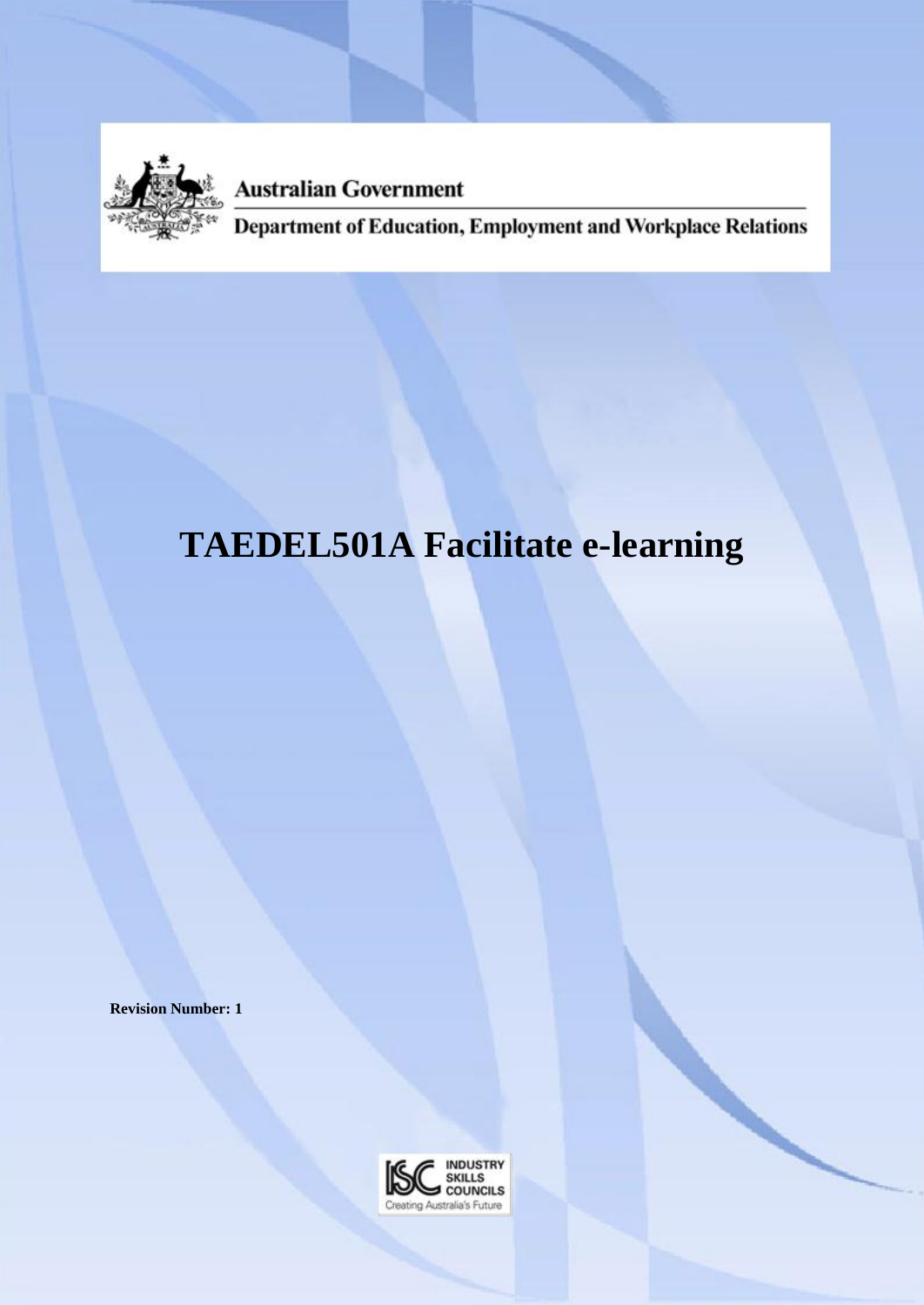### **TAEDEL501A Facilitate e-learning**

### **Modification History**

Not applicable.

### **Unit Descriptor**

| Unit descriptor | This unit describes the performance outcomes, skills and |
|-----------------|----------------------------------------------------------|
|                 | knowledge required to facilitate learning delivered via  |
|                 | electronic media.                                        |
|                 |                                                          |

### **Application of the Unit**

| <b>Application of the unit</b> | This unit typically applies to trainers, facilitators, teachers, |
|--------------------------------|------------------------------------------------------------------|
|                                | and training and assessment consultants working in an            |
|                                | e-learning environment.                                          |
|                                |                                                                  |

### **Licensing/Regulatory Information**

Not applicable.

### **Pre-Requisites**

| <b>Prerequisite units</b> |  |  |
|---------------------------|--|--|
|                           |  |  |
|                           |  |  |

### **Employability Skills Information**

| <b>Employability skills</b><br>This unit contains employability skills. |
|-------------------------------------------------------------------------|
|-------------------------------------------------------------------------|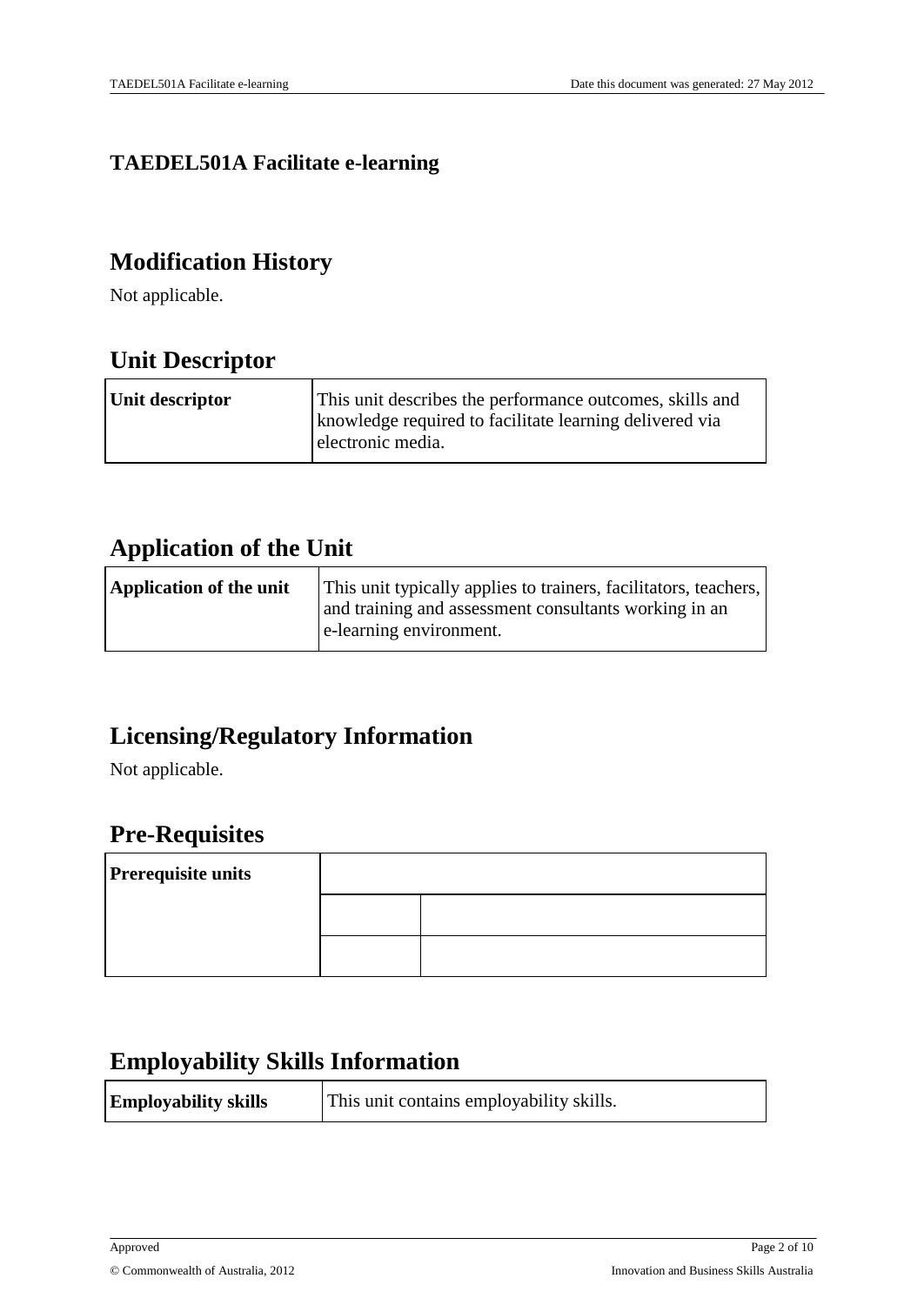r

### **Elements and Performance Criteria Pre-Content**

| Elements describe the<br>essential outcomes of a<br>unit of competency. | Performance criteria describe the performance needed to<br>demonstrate achievement of the element. Where bold<br>italicised text is used, further information is detailed in the<br>required skills and knowledge section and the range<br>statement. Assessment of performance is to be consistent<br>with the evidence guide. |
|-------------------------------------------------------------------------|---------------------------------------------------------------------------------------------------------------------------------------------------------------------------------------------------------------------------------------------------------------------------------------------------------------------------------|
|-------------------------------------------------------------------------|---------------------------------------------------------------------------------------------------------------------------------------------------------------------------------------------------------------------------------------------------------------------------------------------------------------------------------|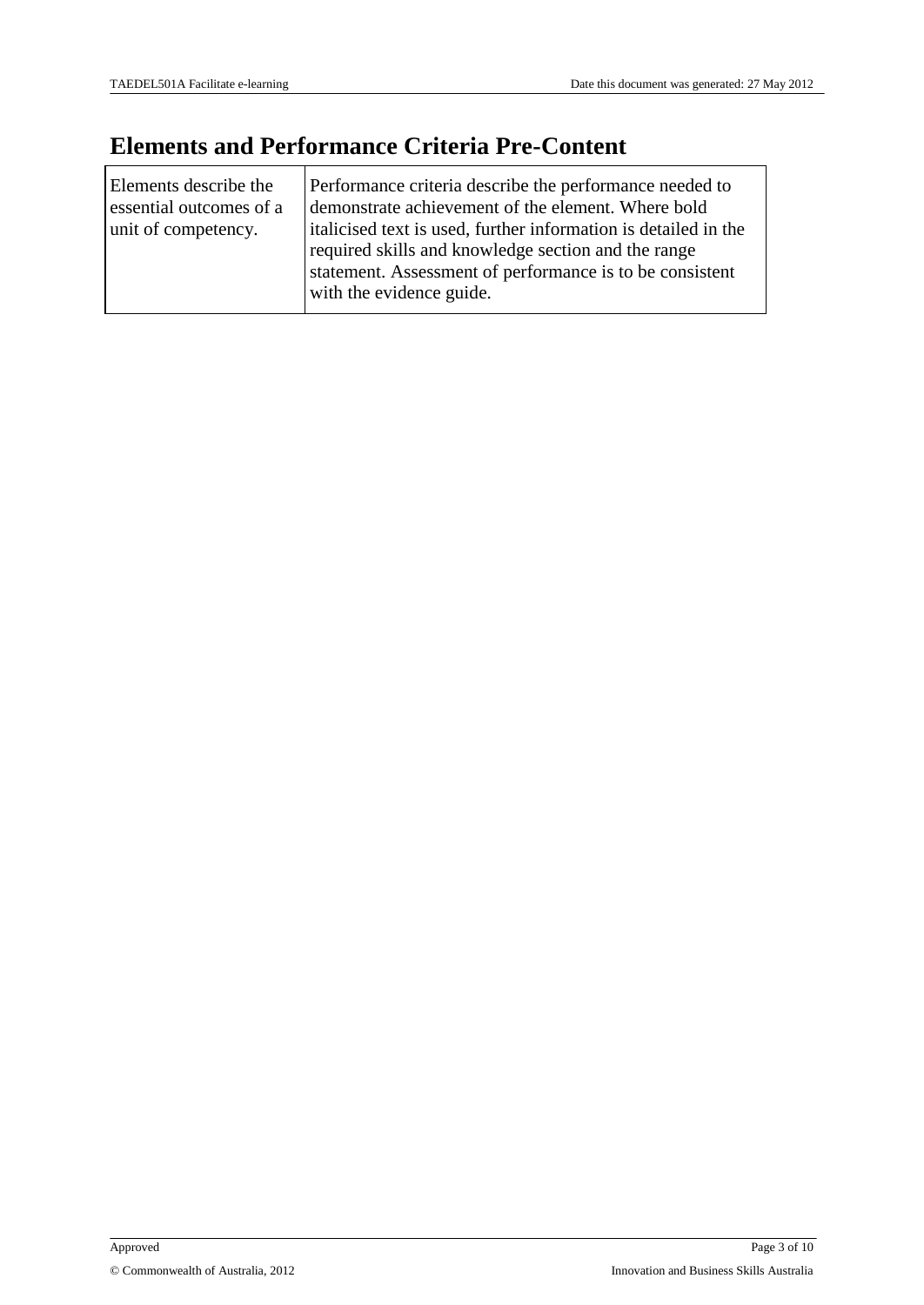## **Elements and Performance Criteria**

| <b>ELEMENT</b>                                | PERFORMANCE CRITERIA                                                                                                                                                                                      |
|-----------------------------------------------|-----------------------------------------------------------------------------------------------------------------------------------------------------------------------------------------------------------|
| 1. Establish the<br>e-learning<br>environment | 1.1. Access, read and interpret <i>learning strategy</i> and<br><i>learning program</i> to determine learning outcomes<br>and objectives to be met                                                        |
|                                               | 1.2. Develop knowledge of group and individual learner<br>styles and learner characteristics to support effective<br>planning                                                                             |
|                                               | 1.3. Develop <i>e-learning delivery plan</i> to manage and<br>sequence e-learning activities and events to ensure<br>logical progression of learning content and<br>continuity of e-learner progress      |
|                                               | 1.4. Confirm <i>technical requirements</i> for the e-learning<br>environment                                                                                                                              |
|                                               | 1.5. Trial and check e-learning resources and materials<br>for technical glitches                                                                                                                         |
|                                               | 1.6. Develop and document <i>protocols for the e-learning</i><br>environment                                                                                                                              |
|                                               | 1.7. Identify and organise specific technical support<br>needs and mechanisms for e-learners                                                                                                              |
| 2. Introduce e-learning                       | 2.1. Provide effective introduction to the e-learning<br>environment and discuss, clarify and agree upon<br>objectives and e-learning protocols                                                           |
|                                               | 2.2. Establish e-learning relationship with e-learners<br>2.3. Initiate relationships between e-learners to support<br>inclusivity, acknowledge diversity and enable a<br>positive e-learning environment |
| 3. Guide and facilitate<br>e-learning         | 3.1. Use relevant electronic tools to facilitate e-learning<br>according to the e-learning delivery plan                                                                                                  |
|                                               | 3.2. Demonstrate good practice in e-learning facilitation<br>to ensure an effective learning experience                                                                                                   |
|                                               | 3.3. Use relevant support mechanisms to address<br>technical issues                                                                                                                                       |
|                                               | 3.4. Build opportunities for authentic learning, practice<br>and formative assessment into the e-learning<br>experience                                                                                   |
| 4. Monitor e-learning                         | 4.1. Monitor and document e-learner progress to ensure<br>outcomes are being achieved and individual learner<br>needs are being met                                                                       |
|                                               | 4.2. Provide support and guidance inside and outside the<br>e-learning environment as appropriate                                                                                                         |
|                                               | 4.3. Continuously monitor e-learner interaction with                                                                                                                                                      |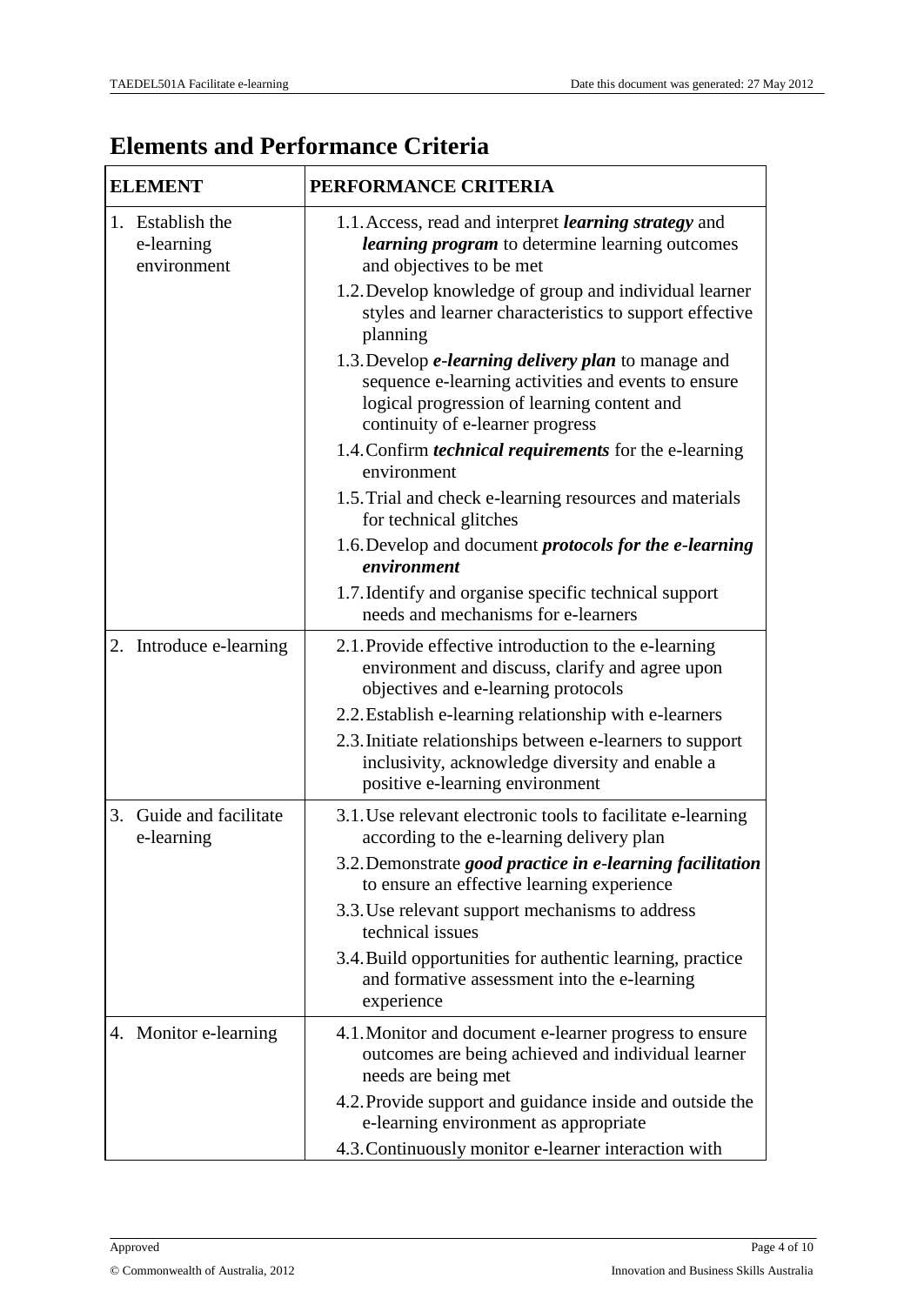| ELEMENT                           | PERFORMANCE CRITERIA                                                                                                                                                                                                     |
|-----------------------------------|--------------------------------------------------------------------------------------------------------------------------------------------------------------------------------------------------------------------------|
|                                   | others and participation in e-learning activities, and<br>intervene where necessary to maintain momentum<br>and engagement                                                                                               |
|                                   | 4.4. Maintain, store and secure learner records according<br>to organisational and legal requirements                                                                                                                    |
| 5. Review e-learning<br>processes | 5.1. Conduct a <i>review</i> to evaluate effectiveness of<br>e-learning delivery and facilitation                                                                                                                        |
|                                   | 5.2. <b>Reflect on own performance</b> as an e-learning<br>facilitator and document improvement plans                                                                                                                    |
|                                   | 5.3. Identify and document recommendations for<br>improvements in facilitating e-learning and<br>appropriateness of e-learning systems, tools and<br>resources, and discuss with relevant personnel for<br>future action |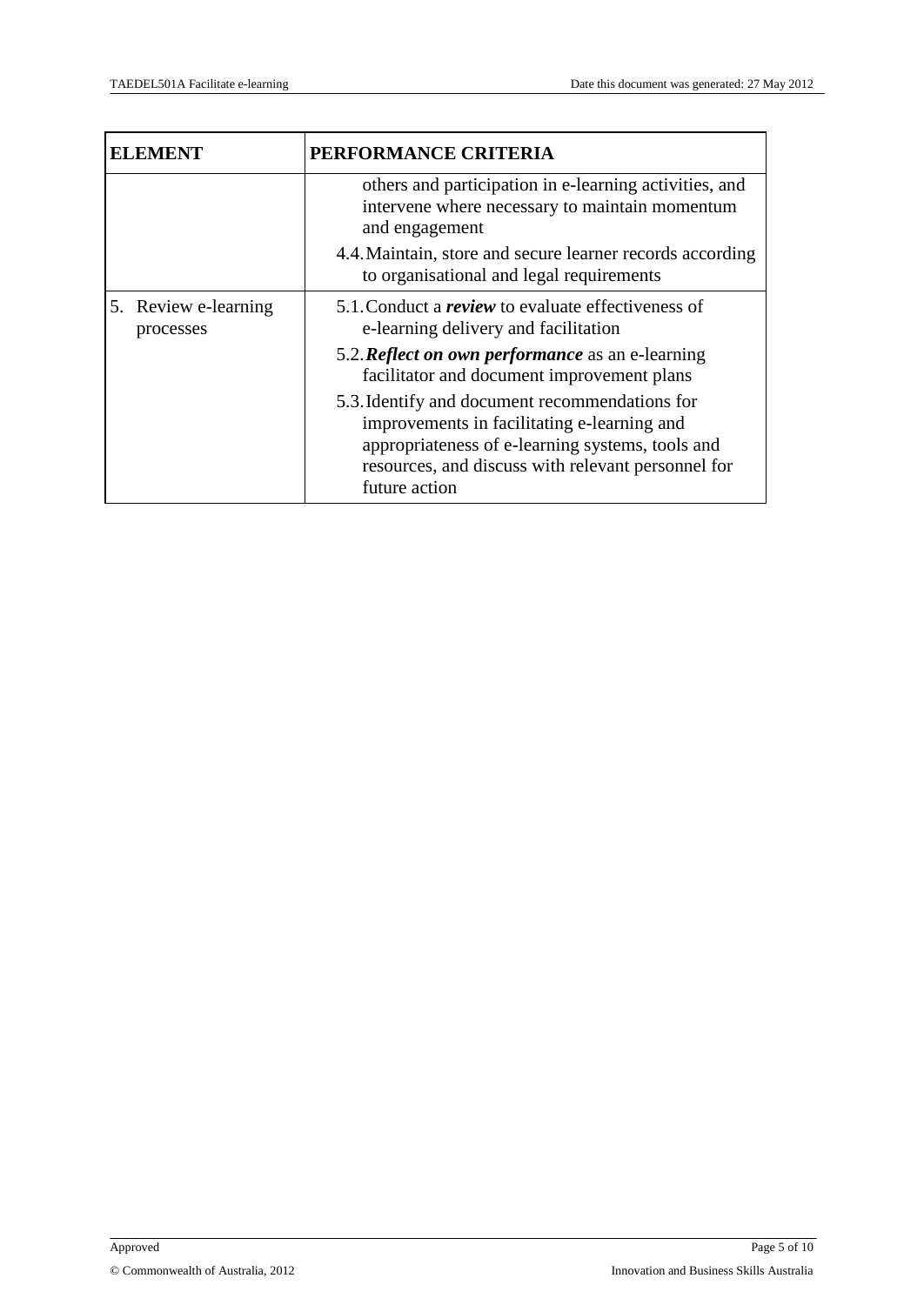### **Required Skills and Knowledge**

#### **REQUIRED SKILLS AND KNOWLEDGE**

This section describes the skills and knowledge required for this unit.

#### **Required skills**

- language and literacy skills using electronic media to:
	- communicate electronically using accepted language and style
	- ensure what is being said is appropriate and clear
- facilitation skills using electronic media
- technology skills to use e-learning tools
- high-level organisational skills to:
	- communicate efficiently using a number of mediums
	- manage learners in a virtual environment
	- keep up-to-date with each learner's progress
	- provide prompt feedback
	- be available for support during established times
- technology skills, including:
	- in different media
	- $\cdot$  keyboard skills
	- using relevant hardware and software
	- accessing information on the internet
	- identifying technical problems and being able to troubleshoot or know where to get required technical assistance
- time-management skills to facilitate an e-learning program

#### **Required knowledge**

- adult learning principles
- technical knowledge sufficient to distinguish between a technical problem and a content problem, and to respond accordingly
- technical knowledge needed in using:
	- chat rooms
	- forums
	- bulletin boards
	- internet and website navigation
- relevant technologies and tools, including:
	- those that allow trainer/facilitator to monitor every entry and electronic movement of learner
	- learner/content management system, e.g. WebCT
	- other electronic methods, e.g. use of MS Excel and MS Word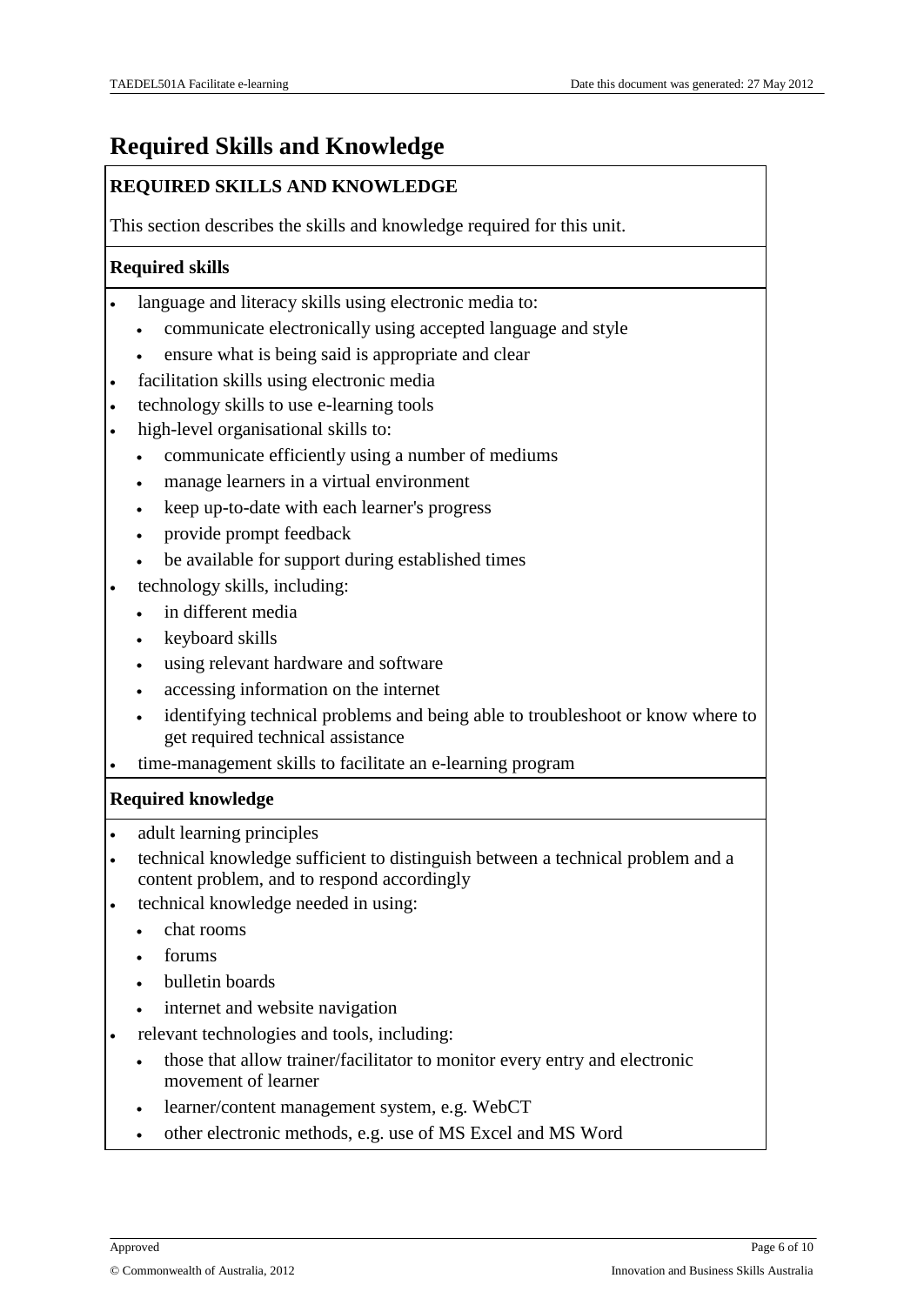#### **REQUIRED SKILLS AND KNOWLEDGE**

- internet
- hyperlinks
- relevant learning management systems
- structure and content of relevant e-learning resources
- vocational and subject matter in area of delivery
- ethics and codes of conduct related to e-learning
- cultural sensitivity, particularly in regard to ensuring electronic discussions are culturally sensitive
- relevant policy, legislation, codes of practice and national standards, including commonwealth and state or territory legislation that may affect training and assessment in the vocational education and training sector
- OHS relating to the work role, and OHS considerations to include in the design of the e-learning resources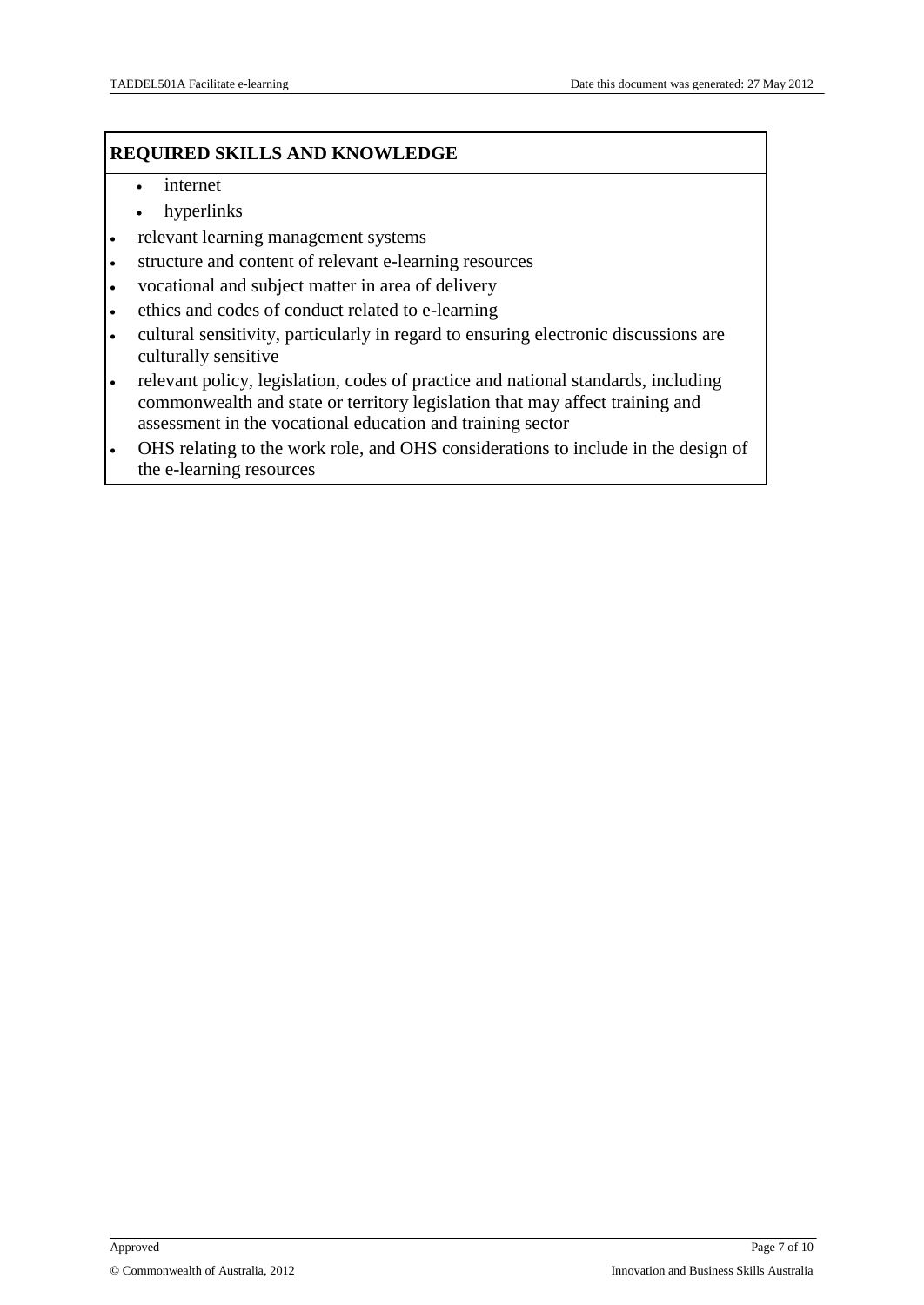### **Evidence Guide**

#### **EVIDENCE GUIDE**

The Evidence Guide provides advice on assessment and must be read in conjunction with the performance criteria, required skills and knowledge, range statement and the Assessment Guidelines for the Training Package.

| <b>Overview of assessment</b>                                                                                | Assessment must address the scope of this unit and reflect all<br>components of the unit. A range of appropriate assessment methods<br>and evidence-gathering techniques must be used to determine<br>competency. A judgement of competency should only be made<br>when the assessor is confident that the required outcomes of the unit<br>have been achieved and that consistent performance has been<br>demonstrated. |
|--------------------------------------------------------------------------------------------------------------|--------------------------------------------------------------------------------------------------------------------------------------------------------------------------------------------------------------------------------------------------------------------------------------------------------------------------------------------------------------------------------------------------------------------------|
| <b>Critical aspects for</b><br>assessment and evidence<br>required to demonstrate<br>competency in this unit | Evidence of the ability to:<br>facilitate one complete e-learning program<br>$\bullet$<br>provide evidence of at least two examples of organising and<br>$\bullet$<br>facilitating at least two e-learning activities covering diverse<br>e-learning environments.                                                                                                                                                       |
| <b>Context of and specific</b><br>resources for assessment                                                   | Evidence must be gathered in the workplace wherever possible.<br>Where no workplace is available, a simulated workplace must be<br>provided.                                                                                                                                                                                                                                                                             |
| <b>Method of assessment</b>                                                                                  |                                                                                                                                                                                                                                                                                                                                                                                                                          |
| Guidance information for<br>assessment                                                                       | For further information about assessment of this and other TAE<br>units, refer to relevant implementation guidance published on the<br>IBSA website (www.ibsa.org.au).                                                                                                                                                                                                                                                   |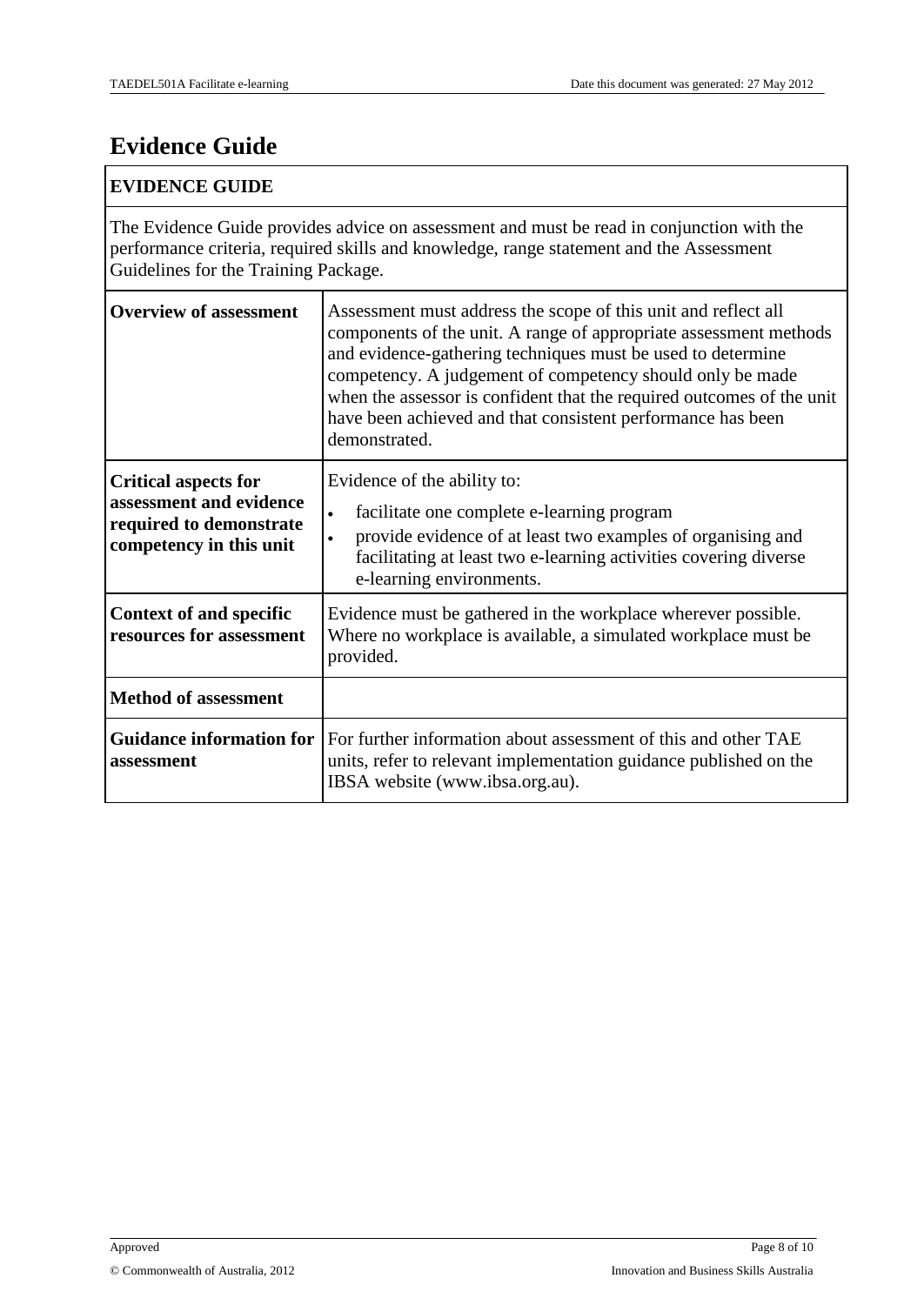### **Range Statement**

#### **RANGE STATEMENT**

The range statement relates to the unit of competency as a whole. It allows for different work environments and situations that may affect performance. Bold italicised wording, if used in the performance criteria, is detailed below. Essential operating conditions that may be present with training and assessment (depending on the work situation, needs of the candidate, accessibility of the item, and local industry and regional contexts) may also be included.

| <b>Learning strategy</b><br>provides:                          | documented framework to guide and structure learning<br>$\bullet$<br>requirements and teaching/delivery and assessment<br>arrangements.                                                                                                                                                                                                                                                                                                |
|----------------------------------------------------------------|----------------------------------------------------------------------------------------------------------------------------------------------------------------------------------------------------------------------------------------------------------------------------------------------------------------------------------------------------------------------------------------------------------------------------------------|
| <b>Learning program</b><br>provides:                           | documented guide to support a cohesive and integrated<br>$\bullet$<br>learning process for the learner.                                                                                                                                                                                                                                                                                                                                |
| E-learning delivery plan<br>may include tools to:              | manage and sequence e-learning<br>$\bullet$<br>guide implementation of learning program.<br>$\bullet$                                                                                                                                                                                                                                                                                                                                  |
| <b>Technical requirements</b><br>may include:                  | technology to be used in delivery<br>$\bullet$<br>type of online learning management platform<br>$\bullet$<br>time required to set up and test equipment and<br>$\bullet$<br>technology<br>liaison with information technology (IT)<br>$\bullet$<br>personnel/specialists.                                                                                                                                                             |
| <b>Protocols for e-learning</b><br>environment may<br>include: | boundaries of communication and standards of<br>$\bullet$<br>behaviour in public 'spaces'<br>guidelines for trainer/facilitator and e-learner interaction<br>$\bullet$<br>arrangements for technical support<br>$\bullet$<br>expectations and requirements of learners.<br>$\bullet$                                                                                                                                                   |
| Good practice in<br>e-learning facilitation<br>may include:    | providing both educational and technical support to<br>$\bullet$<br>learners<br>offering flexible solutions to suit a range of learner<br>$\bullet$<br>needs<br>providing opportunities for collaboration<br>$\bullet$<br>guiding and supporting inquiry and engagement<br>$\bullet$<br>being flexible to allow for and support a range of<br>$\bullet$<br>appropriate learner skills, learning styles and learner<br>characteristics. |
| <b>Review</b> may include:                                     | feedback from learners, colleagues and e-learning<br>$\bullet$<br>designers via survey or discussion<br>identification of issues in monitoring and managing<br>$\bullet$<br>e-learners using the delivery plan<br>identification of effectiveness of the e-learning                                                                                                                                                                    |